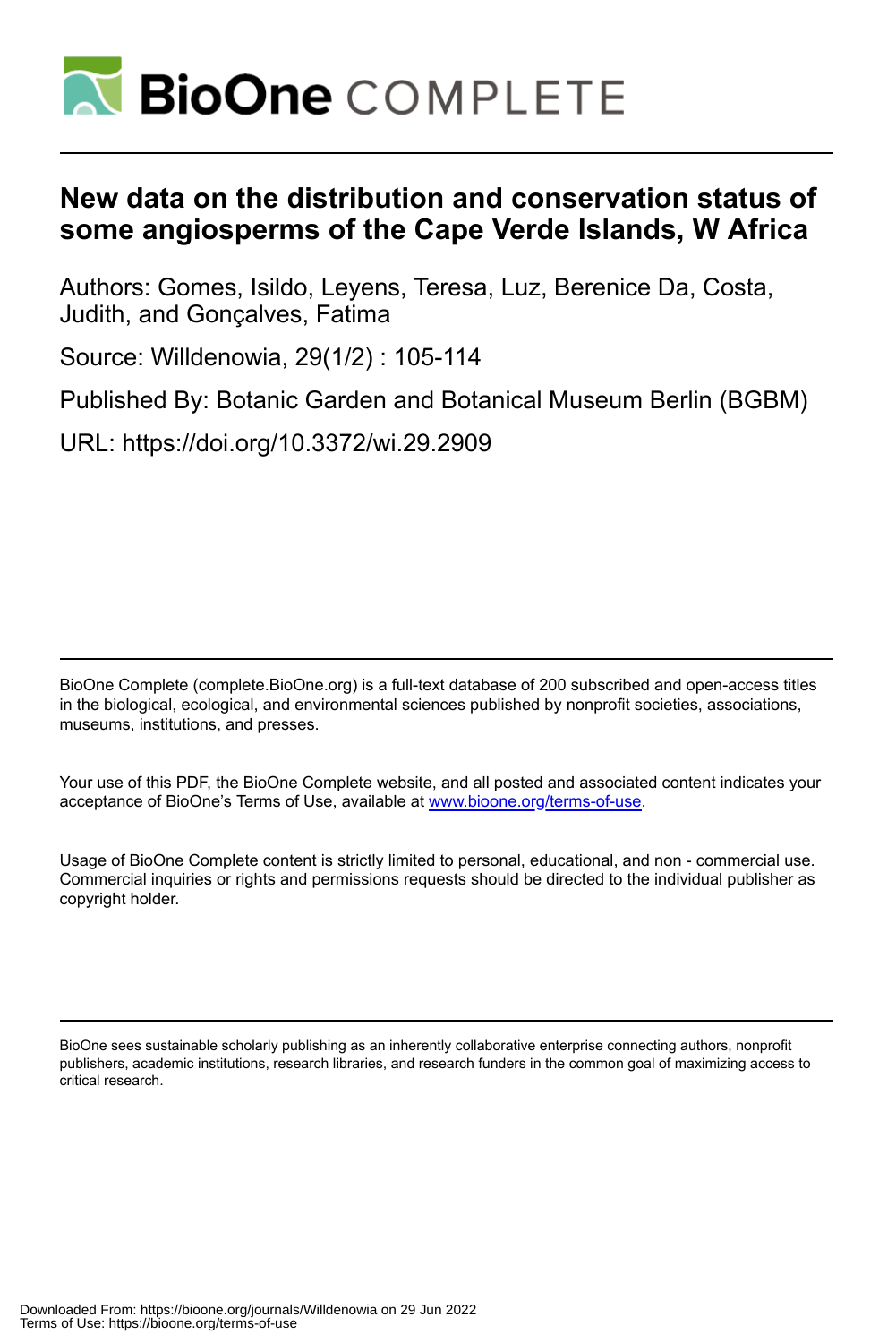ISILDO GOMES, TERESA LEYENS, BERENICE DA LUZ, JUDITH COSTA, FATIMA **GONCALVES** 

## **New data on the distribution and conservation status of some angiosperms of the Cape Verde Islands, W Africa**

#### **Abstract**

Gomes, I., Leyens, T., Luz, B. da, Costa, J. & Gonçalves, F.: New data on the distribution and conservation status of some angiosperms of the Cape Verde Islands, W Africa. – Willdenowia 29: 105-114. 1999. – ISSN 0511-9618.

Based on recent field work, data on the distribution and conservations status of 13 taxa of flowering plants of the Cape Verde Islands are provided. New records for single islands are *Periploca laevigata* subsp. *chevalieri* for Sta. Lucia, *Paronychia illecebroides* for the Ilhéus Rombo, *Asparagus squarrosus* and *Erodium malacoides* for Fogo, and *Cocculus pendulus* for Sal. New records noteworthy with respect to species ecology, reconstruction of the potential natural vegetation or conservation status are presented for nine endemic taxa, viz. *Periploca laevigata* subsp. *chevalieri, Sonchus daltonii, Tolpis farinulosa, Echium hypertropicum, E. vulcanorum, Lobularia canariensis* subsp. *fruticosa, Polycarpaea gayi, Euphorbia tuckeyana* and *Globularia amygdalifolia*.

Intensive field work and analysis of the state of biodiversity on all islands during the years 1993 to 1999 led to the publication of several contributions to the flora and vegetation of the archipelago of Cabo Verde (Brochmann & al. 1997, Gomes & Vera-Cruz 1993, Gomes & al. 1995a-b, 1998, Gomes 1997, Kilian & Leyens 1994, Leyens 1998, Leyens & Lobin 1995, Lobin & al. 1995) as well as to the compilation of the First Red Data List for the Cape Verde Islands (Leyens & Lobin 1996), the elaboration of the National Strategy for Biodiversity Conservation (SEPA 1999) and a compilation of all areas in urgent need of protection (Leyens unpubl. diploma thesis 1994, Gomes & al. in prep.). As part of the activities of the Instituto Nacional de Investigação e Desenvolvimento Agrário (INIDA) and the Departamento de Geociências do Instituto Superior de Educação (ISE) intensive field studies were conducted at many different localities on several islands, resulting in a thesis (Gomes 1997) and several terminal study papers (Luz 1999, Costa 1999, Gonçalvez 1999). The results show that the vegetation and flora of the islands are still not fully known and much more field work is needed.

Although Santiago is one of the islands where the first botanical investigations were carried out (Webb 1849, Schmidt 1852, Chevalier 1935) and where many intensive field studies were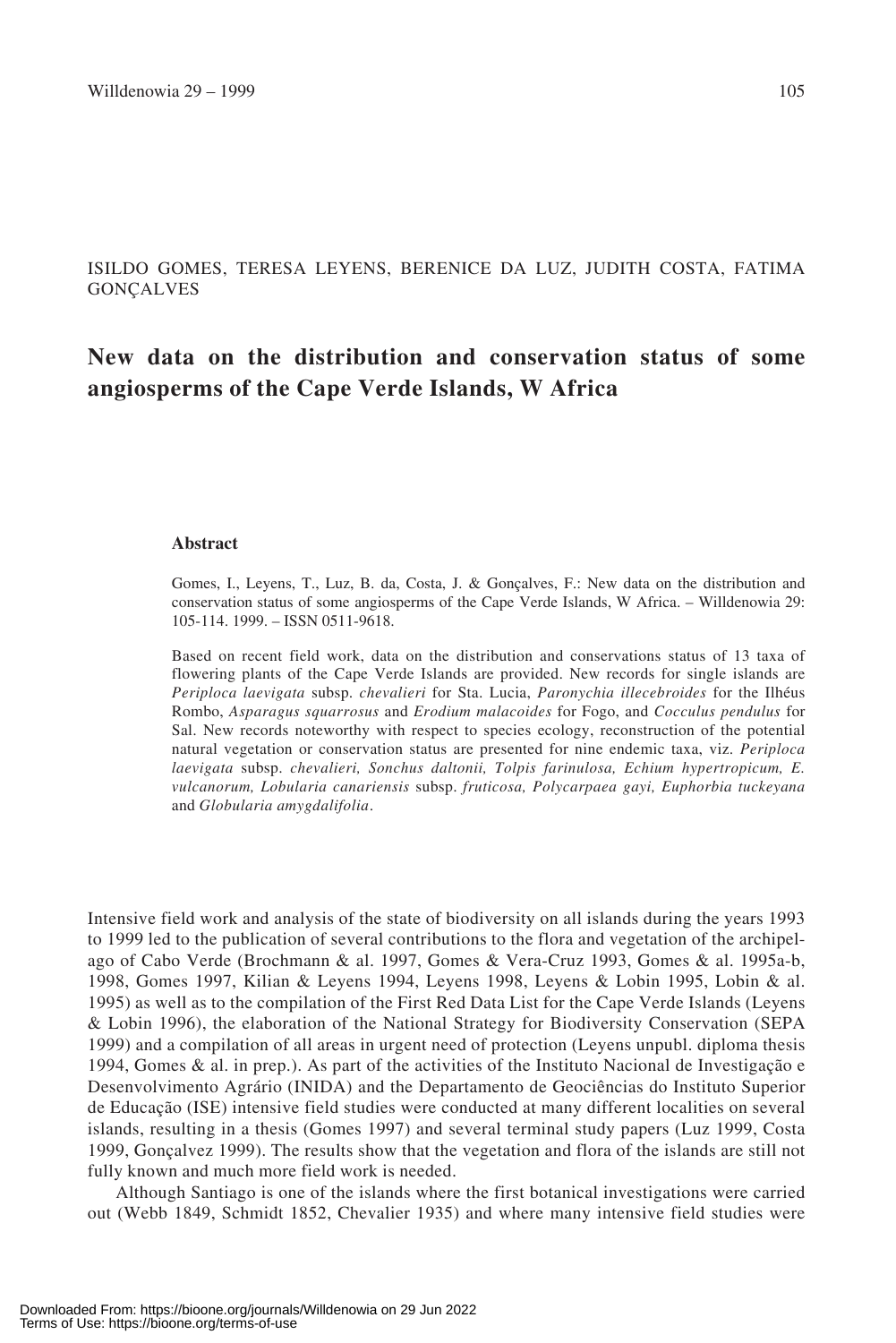conducted later (Lobin 1982, Rustan & Brochmann 1985, Nogueira & Ormonde 1981,1985), it is the island were most of the floristic discoveries and rediscoveries were made during the last years. On this island intensive investigations were conducted by the authors in the Ribeira Seca and Ribeira Principal, at Mato Gêgê and Lugar Velho from March 1998 to April 1999. On the island of Fogo the entire higher zones of the old crater rim (Bordeira) and the Regato de Pico Novo have been subject to intensive field studies since 1997. In addition investigations on the island of Boavista, Sta. Lucia and the Ilhéus do Rombo N of Brava were done. This paper presents some interesting records made during these investigations. The classification of conservation status follows the Primeira Lista Vermelha de Cabo Verde (Leyens & Lobin 1996).

## *Dicotyledoneae*

## *Asclepiadaceae*

#### *Periploca laevigata* subsp. *chevalieri* (Browicz) G. Kunkel

The shrub grows mainly in the semiarid and subhumid zones between 400 and 1800 m. Having disappeared from large areas of its former distribution but being still quite frequent on some islands it is classified as Endangered (EN). Its utilization for animal skin tanning mentioned by Chevalier (1935) has been confirmed by inhabitants of Fogo but is nowadays rarely practiced (obs. Leyens). On Santiago it is used as a medicinal plant to treat fever and cough (obs. Gomes).

For Santiago only one record of 1934 (Chevalier 1935) had been known before a population of three individuals was discovered at Mato Gêgê (Concelho de Santa Catarina) in October 1994 (Duarte & Gomes, in prep.). Its presence at this locality in inaccessible escarpments with *Globularia amygdalifolia, Campylanthus glaber* subsp. *glaber* and *Heteropogon contortus* was confirmed in January 1999 (obs. Kilian, Leyens & Gomes). In May 1999 two more individuals were discovered at two further localities.

The species is here recorded for the first time for Sta. Lucia, where a single shrub was found in the Ribeira dos Penedos. In agreement with Gomes  $\&$  al. (1996) the species is classified as Critically Endangered (CR) for Santiago and Rare (R) for Sta. Lucia.

Santiago: Ribeira da Garça, at Lugar Velho, NNW facing escarpments at 630 m, accompanied by *Sideroxylon marginata, Echium hypertropicum, Campylanthus glaber* subsp. *glaber* and *Polycarpaea gayi,* 26.5.1999, *Gomes* & *Mendes* (obs.); Ribeira de Batalha, NNE facing escarpments at 600 m, 26.5.1999, *Gomes & Mendes* (obs.).

Sta. Lucia: Ribeira dos Penedos, at c. 170 m, 14.9.1996, *Leyens CV-96-633* (herb. Lobin).

## *Asteraceae*

#### *Sonchus daltonii* Webb

This endemic rosette shrub was rediscovered on Santiago in December 1993 in the NE to NW facing cliffs of the Serra da Malagueta (Gomes  $\&$  al. 1995a) after it had been recorded from this island only once in 1839 (Kilian 1988: 181). In November 1998 another population of three individuals was found in the Serra da Malagueta, being threatened by a strong invasion of *Lantana camara* and *Furcraea foetida*. The species is classified as Critically Endangered (CR) for this island as the number of individuals does not seem to surpass a total of 30.

In years of low precipitation most individuals do not develop rosettes but stay totally retracted. A minimum precipitation quantity also seems necessary to induce floration as in some years no flowering could be observed (e.g. 1997 on Fogo, obs. Leyens ). Thus the general classification of the population sizes is quite difficult. The species is strongly collected as it is willingly eaten by all kind of livestock. Normally the species is collected before or in flowering state so that it would not reach fruiting. As the species has been strongly over-collected on the island of Fogo a concept has been elaborated in collaboration with the local population abandoning its collection in certain regions for some years. As a combined result of these activities and of the higher precipitation in 1998 a large part of the population of the respective region reached fruiting (obs. Leyens).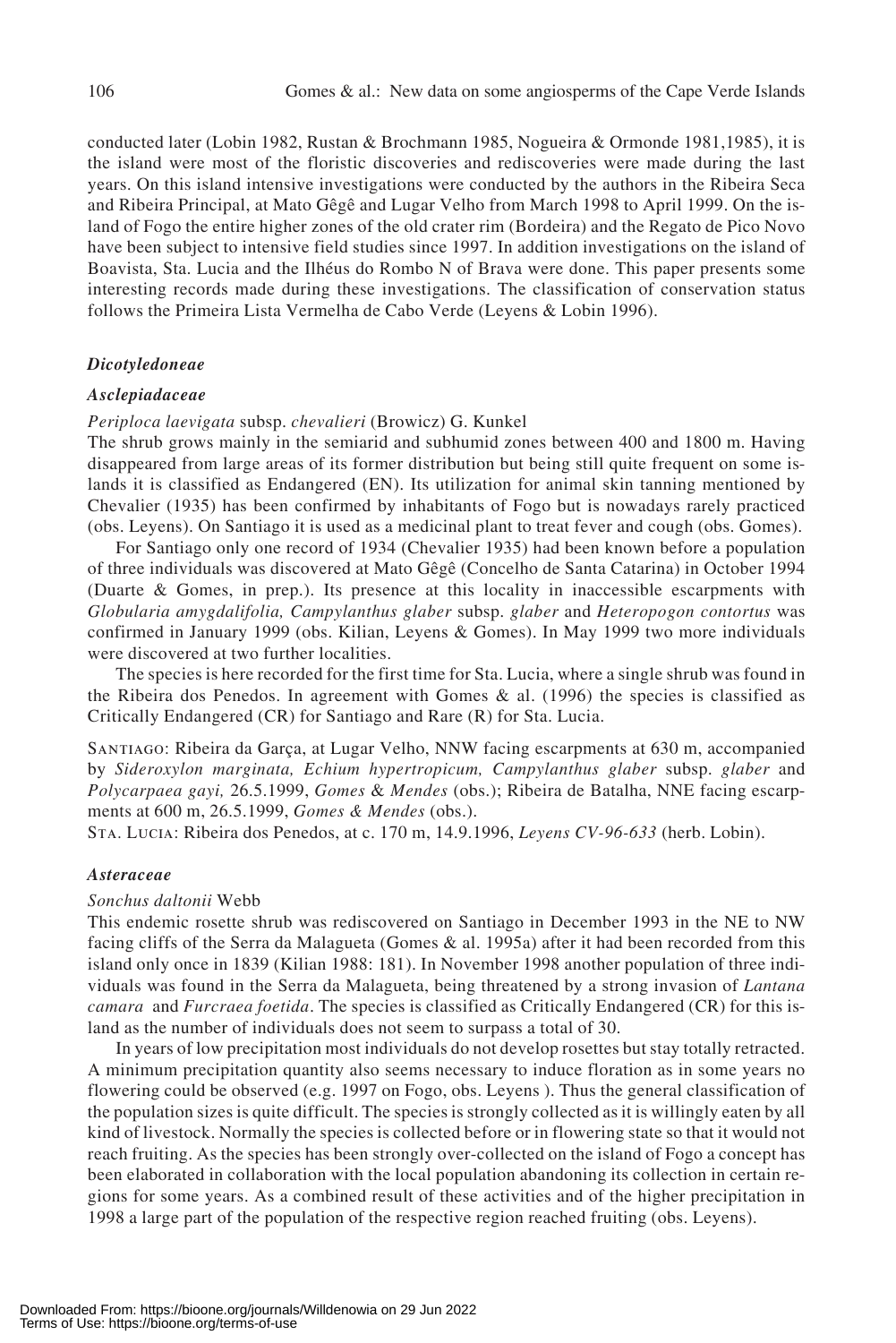

Fig.1. *Tolpis farinulosa* (Webb) J. A Schmidt – Santiago, Serra da Malagueta, 850 m, NNW slope. – Photograph by I. Gomes, 5.1999.

Santiago: Serra de Malagueta, concelho de Santa Catarina, Quebrada, SSW facing slopes at c. 840 m, 3 individuals, 18.11.1998, *Gomes, Luz, Costa* & *Gonçalves* (obs.).

#### *Tolpis farinulosa* (Webb) J. A. Schmidt

The woody perennial (Fig. 1) is a typical element of humid and subhumid escarpments between 800 and 1800 m, found on the islands of Sto. Antão, S. Vicente, Fogo and Brava (Kilian 1988, Brochmann & al. 1997).

On Santiago, until now not known to literature, a small population of three individuals was found in the escarpments of João Sanches in the Ribeira Seca in October 1994 (Duarte & Gomes in prep.). Intensive field work with the students of the Instituto Superior de Educação (ISE) since the end of 1998 led to the discovery of several other populations. As all known populations on Santiago are small and grow in heavily disturbed zones, the species is classified as Endangered (EN) for this island.

On Fogo the species is recorded for the first time from the southern part of the island where a small population was found in the Southeast in the subhumid zone of the Regato de Pico Novo at c. 500 m *(Gomes, Luz & Centeio)* and in the Southwest in the semiarid zone in the Ribeira Fontinho at 1850 m *(Leyens obs.)*.

As it is the case with *Sonchus daltonii,* in years of low precipitation many individuals of *Tolpis farinulosa* remain retracted and thus invisible (obs. Leyens). It is therefore assumable that the occurrence of both species in the semiarid zones will prove fairly regular.

Santiago: Serra da Malagueta, at the head of the Ribeira Principal, c. 850 m, 3 individuals in the NNW facing cliffs, 18.11.1998, *Gomes, Luz, Costa* & *Gonçalves* (obs.); ibid., 720 m, c. 25 individuals, 19.1.1999, *Leyens CV-99-1089* with *Kilian* & *Gomes* (herb. INIDA); ibid., NNE facing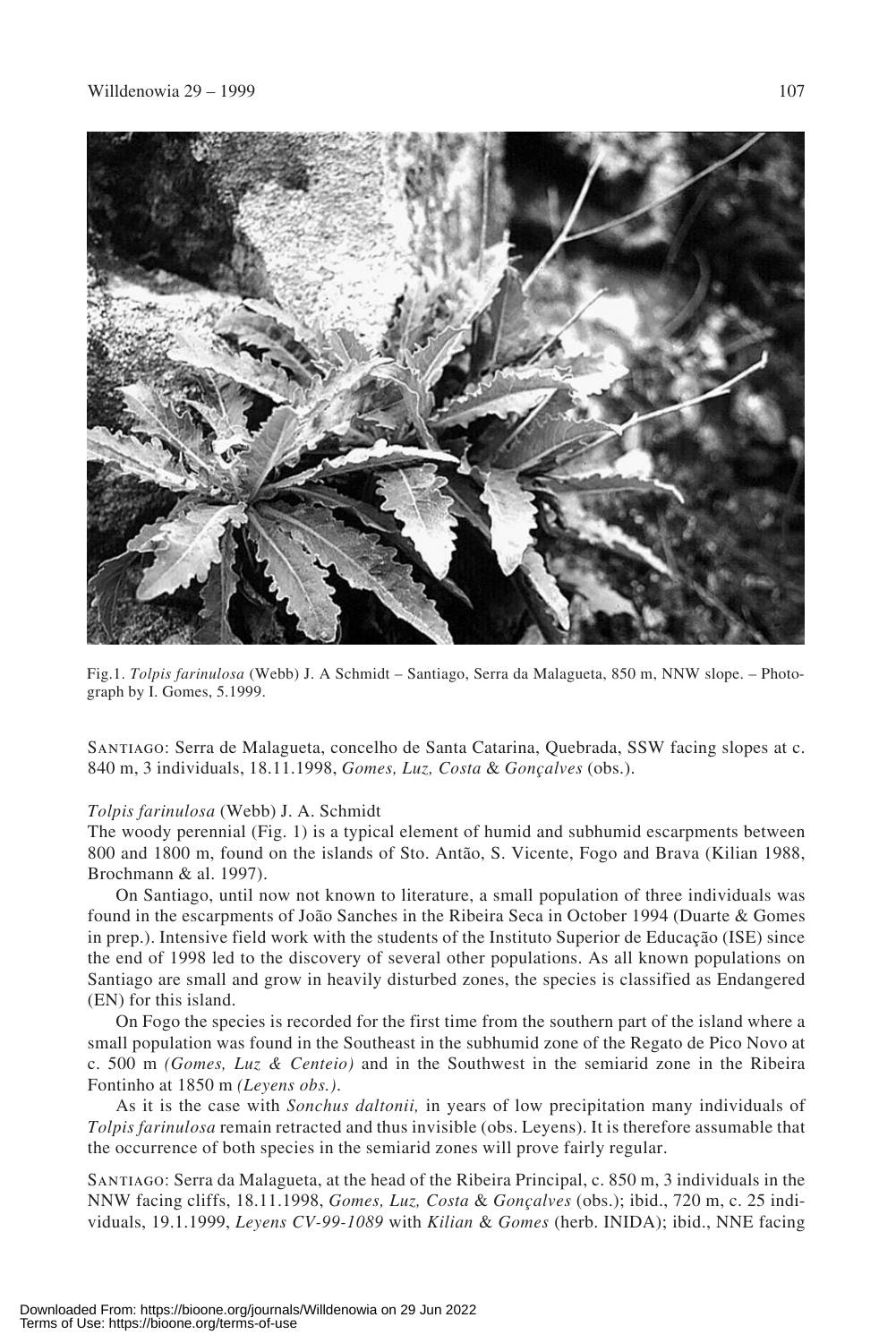escarpments at c. 800 m, c. 30 individuals with well-developed woody caudex, 11.3.1999, *Gomes, Luz* & *Gonçalves* (obs.).

Fogo: Ribeira Fontinho in the southwestern semiarid part of the old crater rim (Bordeira) at 1920 m, 21.1.1998, *Leyens* (obs.); NNW part of the island, Montinho at a dripping spring, 1880 m, 30.12.1998, *Leyens CV-98-1057* (herb. Leyens); southeastern part of the island, Regato de Pico Novo, c. 500 m, 3.1998, *Gomes, Luz & Centeio* (obs.)

## *Boraginaceae*

#### *Echium hypertropicum* Webb

On the strongly degraded island of Santiago only few larger populations of this endemic shrub are known to have remained (Gomes & al. 1995a). A hitherto unknown large population of several hundreds of mature individuals has been discovered in 1999. The species there grows associated with *Lavandula rotundifolia, Campylanthus glaber* subsp. *glaber, Sideroxylon marginata* and *Sarcostemma daltonii.* Still it has to be considered as Endangered (EN) on Santiago.

Santiago: Ribeira Batalha and Ribeira Garça, in the NNE and NNW facing escarpments between 700 and 750 m, 26.5.1999, *Gomes* & *Mendes* (obs.).

#### *Echium vulcanorum* A. Chev.

This species, which is similar to *Echium hypertropicum,* is one of the six species endemic to the island of Fogo. So far it was thought to be restricted to the semiarid zone in the southern and western part of the island (Brochmann  $\&$  al. 1997) but new distributional data give a somewhat different picture. Two populations have been found in the subhumid zone at 1750 and 1870 m, one of several hundreds of individuals in the south-eastern part, the other of three individuals in the north-western part. The latter stand with old and formerly impressive but now badly cut individuals is the first record of the species from the more humid northern half of the old crater rim. Even though it is not assumable that the range of *Echium vulcanorum* exceeded considerably into the northern part of the island. The factor limiting its distribution is, however, most likely not the climate but the geomorphology: where the rocky slopes replace the lapilli dominated slopes *Echium* starts to diminish and becomes replaced by *Euphorbia tuckeyana, Artemisia gorgonum, Periploca laevigata* subsp. *chevalieri* and other species (Leyens in prep). As the NNW part of the old crater rim (Bordeira) is dominated by rocky slopes it seems probable that *Echium* in that part has always been a rare component of the vegetation.

Its conservation status should be maintained as Endangered (EN) because human pressure for wood and animal fodder is quite severe. As animals prefer the soft flowering branches, the species is preferably collected in early flowering state and the achievement of seed maturity is frequently prevented, thus regeneration through seedlings is very poor (obs. T. Leyens).

Fogo: Achada Gancho, south-eastern part of the island, lapilli covered slopes at 1750 m, 2.7.1999, *Leyens CV-99-1105* (herb. Leyens); north-western part of the island, on the slopes of Montinho at 1870 m, 3 individuals, 7.6.1999, *Leyens CV-99-1102* (herb. Leyens); western part of the old crater rim (Bordeira), Ribeira Figueirinha (upper part of the Ribeira Isabel), at the Cume de Mte. Vermelho, at 2340 m, 5.12.1996, *Leyens CV-96-669* (herb. Lobin).

## *Brassicaceae*

#### *Lobularia canariensis* subsp. *fruticosa* (Webb) Borgen

This inconspicuous, white-flowering endemic shrublet is known from the islands of Sto. Antão, S. Nicolau, Santiago, Fogo and Brava (Gomes & al. 1995b). Due to the lack of sufficient data, its general conservation status was classified as Indeterminate (I) (Gomes & al. 1996).

On Fogo too it was qualified as Indeterminate as already by Chevalier (1935) only one record is mentioned from Fogo (Espia près de Mosteiros, 1000 m, *Chevalier 45132*) and also by Borgen (1987) only two localities are indicated for the island. During the last three years of intensive field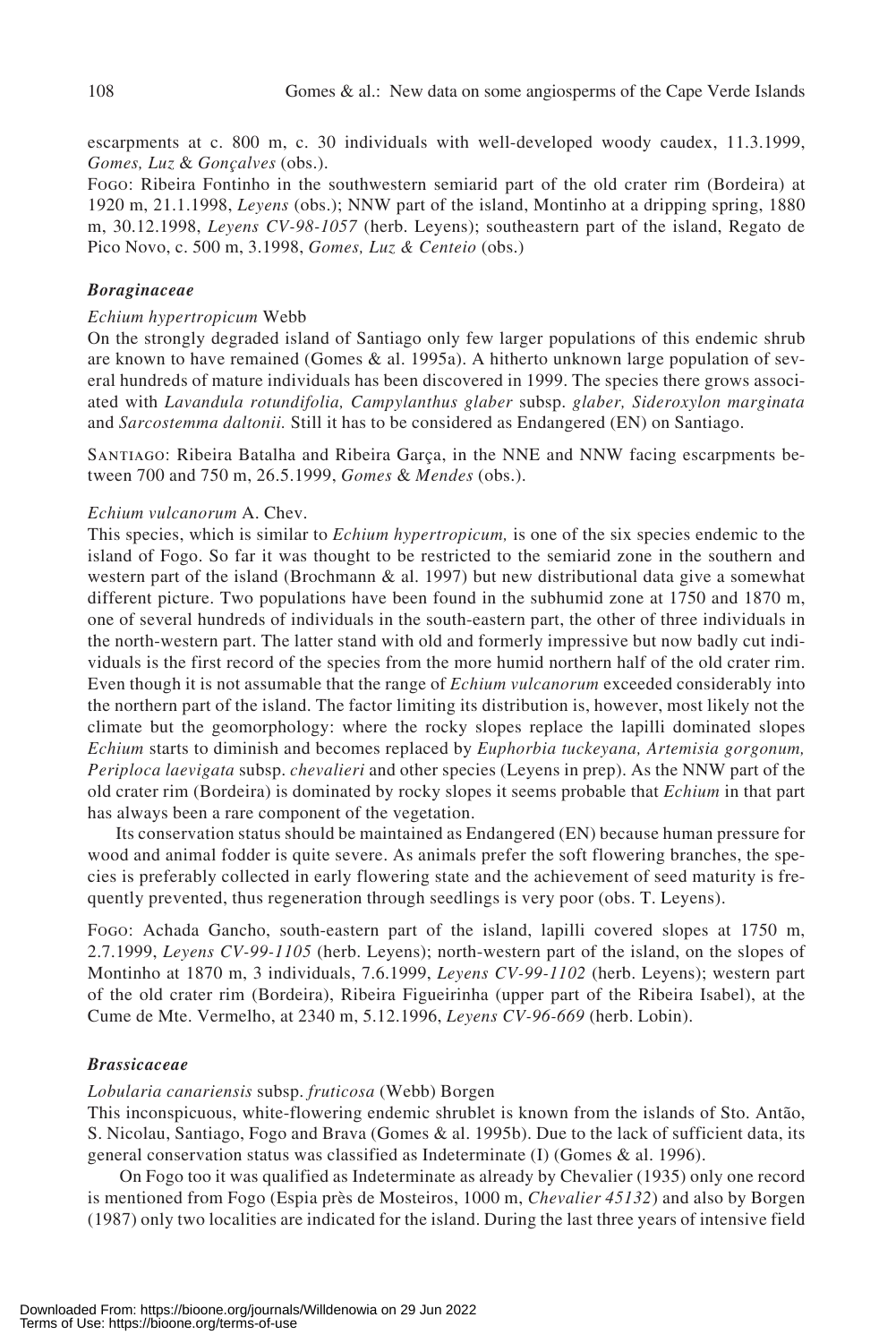work by T. Leyens all around the higher elevations of Fogo the species was encountered only four times (see below). All populations consisted of few or even one individual only. It was found in the semiarid zone as well as in the subhumid zones. As it is a very palatable species for all kind of livestock it can be taken for sure that its population sizes and distribution range has diminished greatly. It is therefore classified as Critically Endangered (CR) for Fogo.

Fogo: Western part of the island, path from Miguel Gonçalves up to the caldeira rim (Bordeira), S facing slopes at 1900 m, 23.1.1994, *Kilian 3325* & *Leyens* with *S. Gomes* (B, herb. Lobin); southwestern part of the island, Montado Nacional, rim of the bordeira, at the base of Estância Tola, 2220 m, 21.11.1998, *Leyens CV-98-1014* (herb. Leyens); western part of the old crater rim (Bordeira), Ribeira Figueirinha (upper part of the Ribeira Isabel), below Cume de Mte. Vermelho, at 2200 m, 5.12.1996, *Leyens CV-96-664* (herb. Lobin).

## *Caryophyllaceae*

## *Paronychia illecebroides* Webb

This endemic perennial herb is known from the islands of Sto. Antão, S. Vicente, Sta. Luzia, S. Nicolau, Boavista, Maio, Santiago and Fogo (Brochmann & al. 1997) and is here recorded for the first time from the Ilhéus do Rombo *(Leyens CV-94-051)*. The species has a very wide ecological amplitude, occurring from sea level to the highest elevations and in all zones of humidity except the extremely arid zone. Even though it is generally classified as Lower Risk (LR) its status on Maio is considered Endangered (EN) (Gomes & al. 1996).

For Boavista we suggest to upgrade its status to Critically Endangered (CR) due to the fact that although it is listed for this island (Hansen & Sunding 1985, Brochman & al 1997) it has not been recorded by Diniz & Matos (1988) nor collected during the intensive field work in 1993/94. Boavista is also one of the islands with severe pressure by overgrazing.

On Fogo, Brochmann & al.  $(1997)$  mention it as "absent in the lowlands". Apparently they have overseen that Diniz & Matos (1987) give the species as a typical element of the arid littoral communities in the south-eastern part of the island (e.g. Ponta da Praia Grande), in the north-western part of the island (Ponta da Salina) and probably also in the north-eastern part of the island (Fajãzinha, Ponta Queimada).

The presence of the species is confirmed for Sta. Luzia where it was collected in 1996. In former times it has probably been victim to goat grazing on Sta. Luzia but as could be observed and was confirmed by local fishermen, there have been no goats on the island in the last years. Thus the species is classified as Vulnerable (VU) for Sta. Luzia and Rare (R) for the Ilhéus Rombo.

Fogo: Ponta da Salina, rocky coast in the north-western part of the island, 4.7.1999, *Leyens CV-99-1106* (herb. Leyens); north-western subhumid part of the old crater rim (Bordeira), Boca Rocha, at 1770 m, 1999, *Leyens* (obs.); Montinho, NE facing steep escarpments of the subhumid part of the old crater rim at 1970 m, 1998, *Leyens* (obs.); ibid, SW facing slopes at 1820 m, 13.2.1999, *Leyens CV-99-1098* (herb. Leyens).

Ilhéus do Rombo: Ilhéu da Cima: On rocky slopes, c. 70 m, 2.2.1994, *Leyens CV-94-051* (herb. Lobin).

Maio: On the top of Mte Penoso, W facing slope at 300 m, 5.1.1994, *Leyens, Kilian & Gomes*  $(obs.)$ .

Santa Luzia: Ribeira dos Penedos, at c. 100 m, 14.9.1996, *Leyens CV-96-619* (herb. Lobin).

## *Polycarpaea gayi* Webb

This morphologically very variable, small, endemic (sub)shrub is known from the islands of Sto. Antão, S. Vicente, Branco, S. Nicolau, Sal, Santiago and Fogo, where it grows most frequently in the semiarid and subhumid zones (Brochmann & al. 1997). For Fogo, Brochmann & al. (1997) as well as Matos & Diniz (1987) mentioned the species as occurring mainly at elevations below 1400 m. Intensive field studies by T. Leyens have shown now that the species is also a regular though not abundant element of the higher elevations, being equally frequent in the subhumid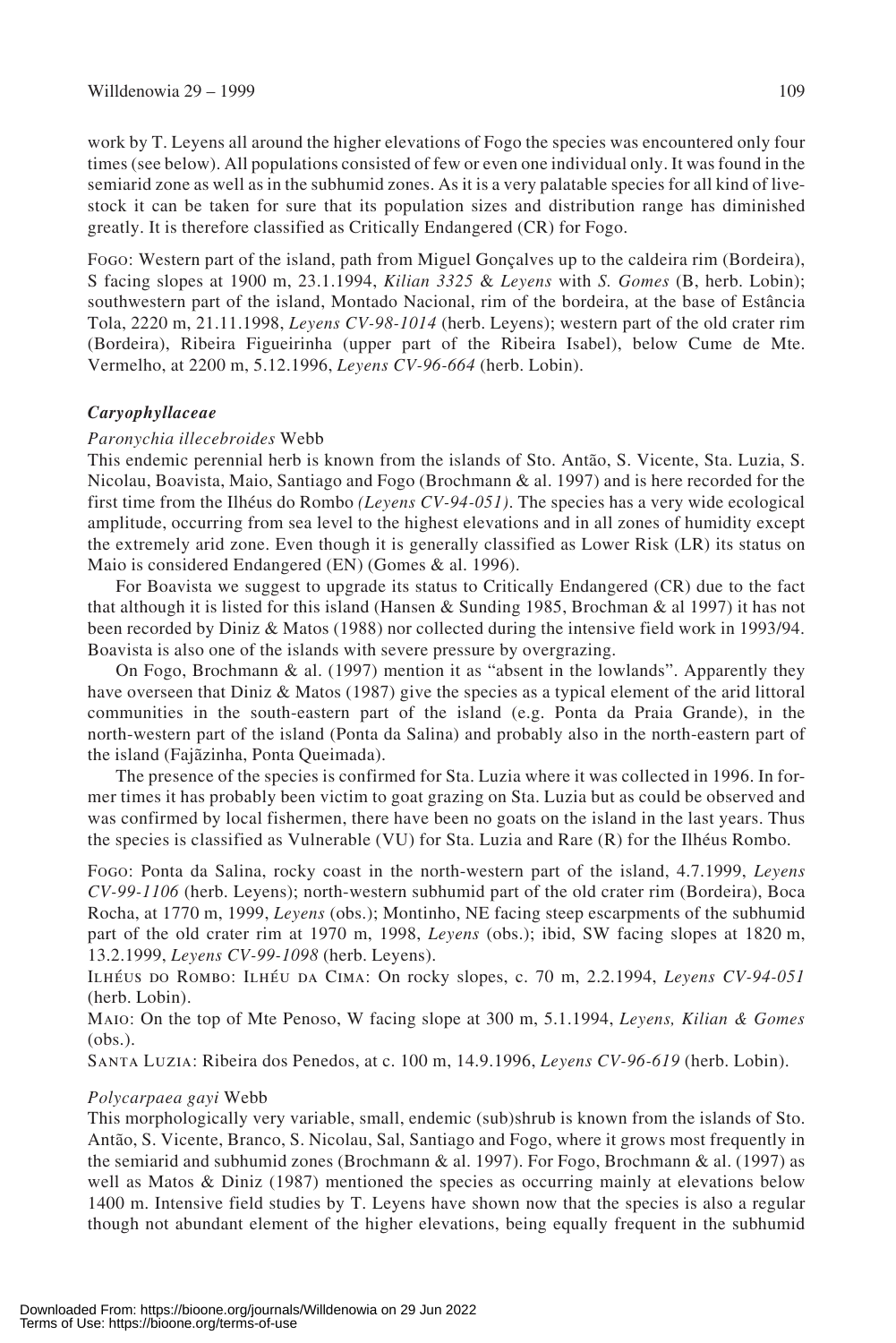and semiarid zone and growing on the rocky slopes and escarpments of the old crater rim (Bordeira). Even though it is considered Extinct (EX) on S. Vicente and Sal, it is generally classified to be Lower Risk (LR) (Gomes & al. 1996).

Fogo: SW part of the island, Montado Nacional, at the rim of the old crater rim (Bordeira) semiarid, rocky zone before reaching Estância Tola, 2180 m, 21.11.1998, *Leyens CV-98-1010* (herb. Leyens); ibid., Ponto Alto do Sul, semiarid zone, 2390 m, 8.12.1998, *Leyens CV-98-1055* (herb. Leyens); Montinho, path leading to Fernão Gomes, subhumid zone, rocky slopes at 1770 m, 30.1.1999, *Leyens CV-99-1093* (herb. Leyens); Cova d'Areia, north-western part of the old crater rim (Bordeira), semiarid zone, rocky SW facing slopes at 1980 m, 29.6.1999, *Leyens CV-99-1103* (herb. Leyens).

## *Euphorbiaceae*

## *Euphorbia tuckeyana* Webb

The species is the only endemic *Euphorbiaceae* of the Cape Verde Islands. The spherical shrub reaches up to 3 m height and is well represented on the archipelago although its present distribution represents only a fraction of its former range. With exception of the islands of Maio, Santa Luzia and the islets it is known from all islands. It has a remarkably large ecological amplitude, growing between 100 and 2500 m (Gomes & al. 1995a).

On the island of Boavista it was collected by Fea in 1898 on the Monte Estância (Béguinot 1918, quoted by Gomes & al. 1995a). Its presence on the island was confirmed in 1993 and 1994, when populations on the Rocha de Santo António and the Rocha Povoação Velha growing between 250-300 m were found (Gomes & al. 1995a). In November 1998 a further population of several hundreds of individuals, associated with *Cocculus pendulus*, different ferns and overgrown by lichens (*Usnea* sp.), was discovered. So it can be considered quite well represented on this island. It is therefore suggested that its classification for the island is reduced from Endangered (EN) to Vulnerable (VU).

Boavista: NE part of the island at Fonte/Monte Tortolho, c. 300 m, 5.11.1998, *Gomes* & *Ramos* (obs.).

## *Geraniaceae*

## *Erodium malacoides* (L.) L'Hér.

Up to now this fairly recent introduction to the archipelago was known only from the island of Sto. Antão, where it was first collected in 1982 by Brochmann & Rustan (Rustan & Brochmann 1985). On Fogo it has now been observed naturalized at two localities, occupying large patches.

Fogo: Montinho, NW part of the island, at the casa rícino where the road ends, at c. 1700 m, 30.1.1999, *Leyens CV-99-1095* (herb. Leyens); in the village of Bangaeira in Chã das Caldeiras, c. 1650 m, 1998/99, *Leyens* (obs.).

## *Globulariaceae*

#### *Globularia amygdalifolia* Webb

This endemic shrub of up to 2 m height (Fig. 2A) grows on Sto. Antão, S. Nicolau, Santiago, Fogo and Brava, on slopes and escarpments mainly in the subhumid and humid montane zones (Brochmann & al. 1997). It is one of the species that have suffered severely due to excessive wood-cutting and has been classified as Endangered (EN) on S. Nicolau, Vulnerable (VU) on Sto. Antão, Fogo and Brava, and Critically Endangered (CR) on Santiago (Gomes & al. 1996). On Santiago only very few populations (Brochmann & al. 1997), all of them very small, are known from the southern part of the island, in particular from the Serra de Pico de António. In January 1999 the species was recorded for the first time from the northern part of the island, when one individual was encountered in the Serra da Malagueta growing in association with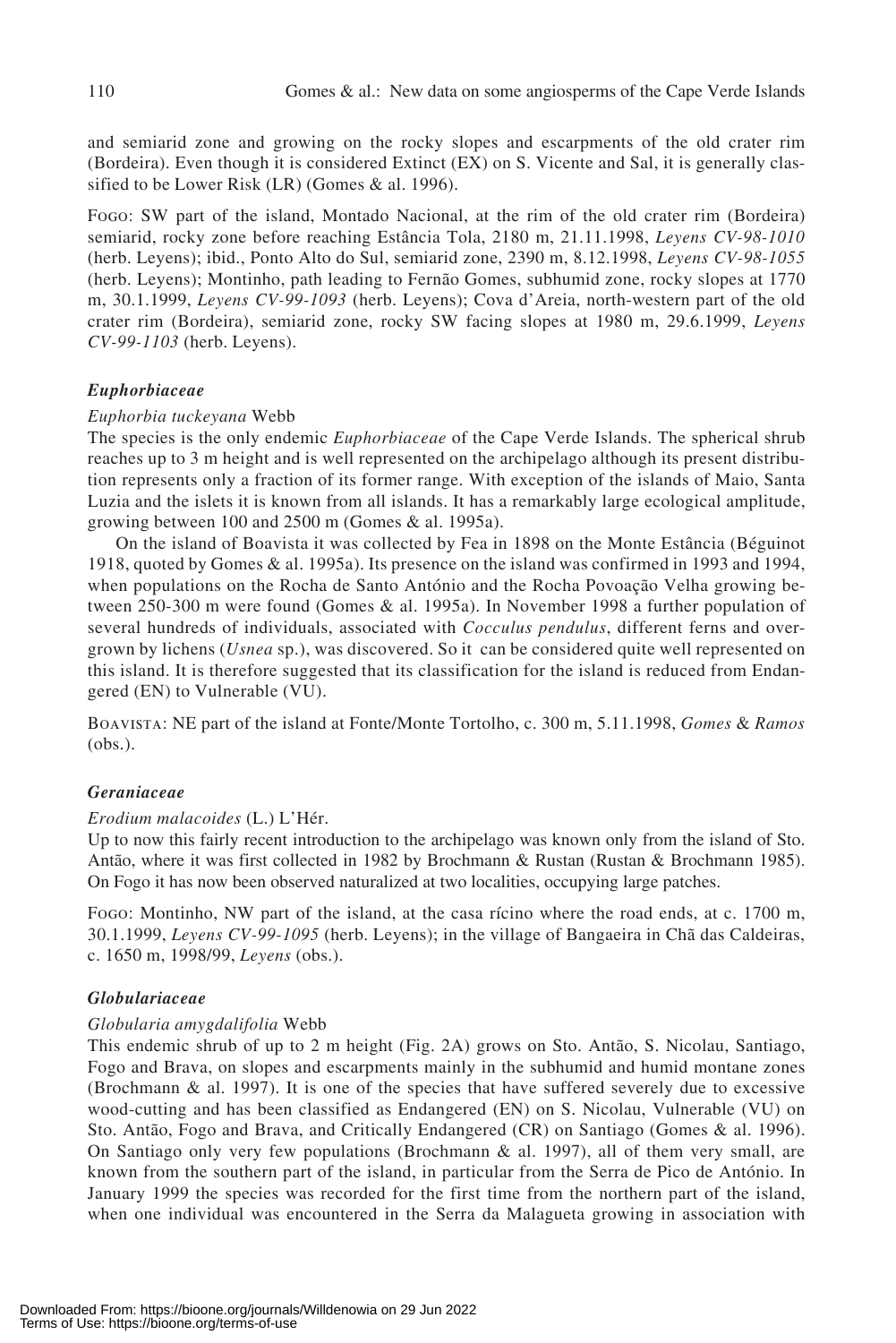

Fig. 2. *Globularia amygdalifolia* Webb – A: habit; B: dense population occupying an area of approximately 1.5 ha. – Serra da Malagueta, NNW facing slope, 780-900 m, 4.1999, photographs by I. Gomes.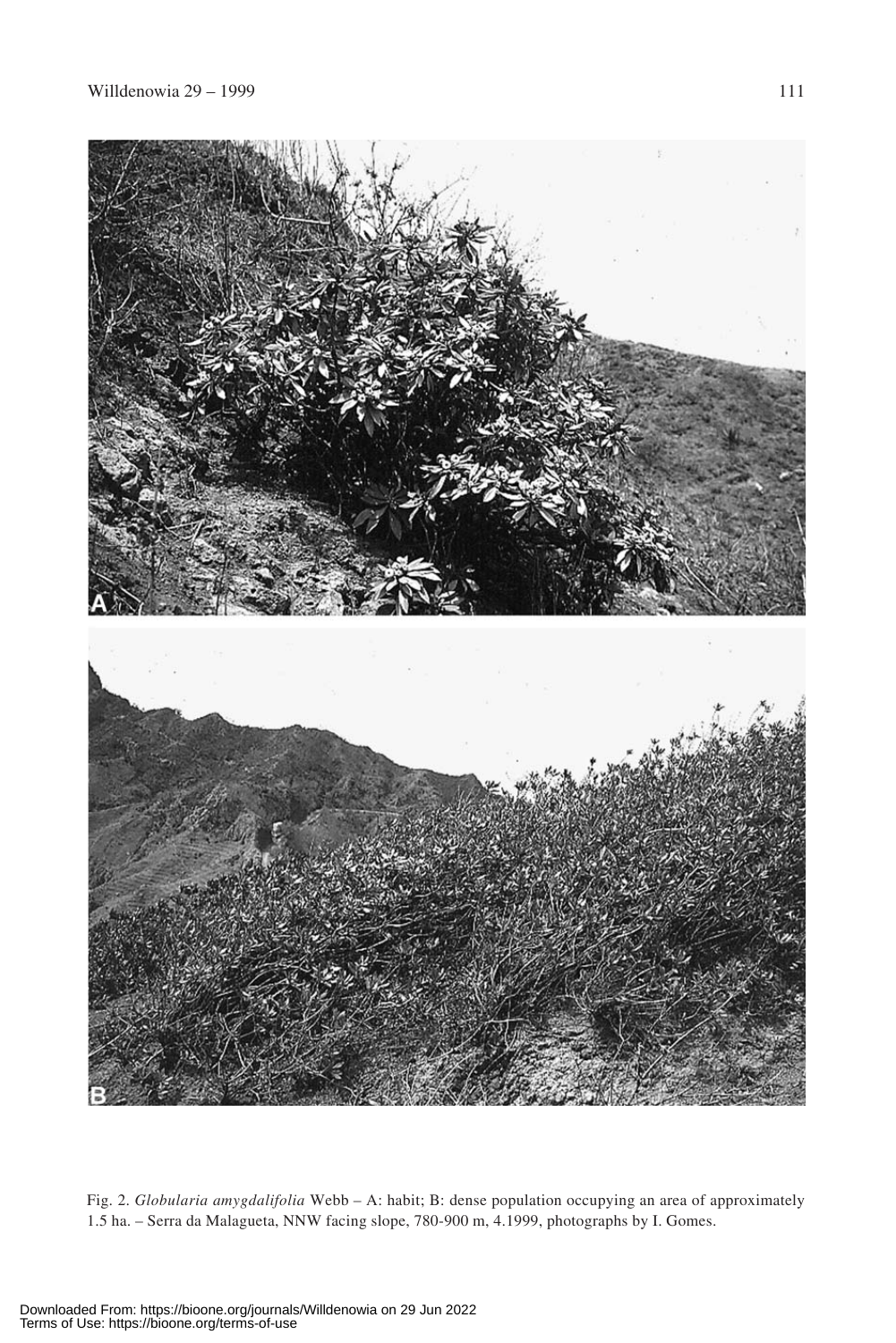*Tolpis farinulosa, Polycarpaea gayi* and *Campanula jacobaea*. In April 1999 a large population of some hundreds of individuals was discovered nearby, covering an area of approximately 1.5 ha *(Gomes, Luz, Costa & Gonçalves)*. This mat-forming scrub (Fig. 2B) was free of any invasion of *Furcraea foetida* and *Lantana camara*. This largest known population is strongly threatened by extensive goat and donkey grazing as was proven by the findings of fresh excrements. Urgent measures are necessary to avoid the destruction of this probably last remnant of a scrub of this kind on the archipelago. As this only known larger population has a very limited distribution the conservation status Critically Endangered (CR) is maintained.

On Fogo *Globularia amygdalifolia* is by far not restricted to the subhumid and humid zone, but occurs as frequently in the semiarid zone, being a regular component of the vegetation of the old crater rim (Bordeira).

Santiago: Serra do Pico da Antonia, humid bluffs at Mte. Chota at c. 1000 m, W of Rui Vaz, 16.12.1995, *Leyens CV-95-530* (herb. Lobin); Serra da Malagueta, NNW facing escarpments of the Ribeira Principal, 720 m, 19.1.1999, *Leyens CV-99-1086* with *Kilian & Gomes* (herb. Leyens) ibid., NNW facing slope, 780-900, 4.1999, *Gomes, Luz, Costa & Gonçalves* (obs.).

Fogo: Old crater rim in the SE, between Mte. Cruz and 24°23.4'W, on black lapilli, 2200- 2300 m, 22.1.1994, *Kilian 3293* & *Leyens* (B, herb. Lobin); western part of the island, path from Miguel Gonçalves up to the old crater rim (Bordeira), S facing, rocky slopes at 2200 m, shortly below ridge, 23.1.1994, *Kilian 3307* & *Leyens* (B, herb. Lobin); western part of the old crater rim (Bordeira), Ribeira Figueirinha (upper part of the Ribeira Isabel), at the Cume de Mte. Vermelho, at 2340 m, 5.12.1996, *Leyens CV-96-666* (herb. Lobin).

#### *Menispermaceae*

#### *Cocculus pendulus* (Forst.f.) Diels

This very variable subshrub is known on the Cape Verde Islands from Boavista, Maio and Santiago, and grows in a rather wide range of habitats. The plants may hang from steep cliffs, climb in trees, or creep on the ground in dry stony planes and on sand dunes (see also Duarte 1995). Vegetation analysis show that the species was probably a characteristic element of drier planes.

In 1995 W. Lobin found this species also on the island of Sal, in similar conditions. Only few plants were observed in the vicinity of the village of Espargos. Pending further data it is classified as Indeterminate (I) for Sal.

Sal: Terra Boa, trockene Ebene nahe der Ortschaft Espargos, 10.8.1995, *W. Lobin 7591* (herb. Lobin).

#### *Monocotyledoneae*

## *Asparagaceae*

#### *Asparagus squarrosus* J. A. Schmidt

Endemic shrub up to now known from the islands of Sto. Antão, S. Vicente, Raso, S. Nicolau, Sal, Boavista and Maio (Brochmann & al. 1997). Its indication without specimen citation for Sta. Luzia by Diniz & Matos (1994), which was overseen by Brochmann & al (1997), could be confirmed in 1996 by T. Leyens.

For the first time *Asparagus squarrosus* is recorded here for Fogo, where only *A. scoparius* was known to occur. *A. scoparius* was collected at an elevation of c. 940 m near Achada Furna (leg. *Leyens CV-98-973*), whereas *A. squarrosus* was observed and collected two times at sea-level.

Sta. Luzia: Tope dos Penedos, c. 220 m, 14.9.1996, *Leyens CV-96-626* (herb. Lobin). Fogo: NW part of the island, close to Ponta da Salina, on cliffs above the beach called Outra Banda at c. 70 m, 5.12.1998, *Leyens CV-98-1053* (herb. Leyens); Ponta da Salina, on cliffs at sea level, 2.10.1999, *Leyens CV-99-1110* (herb. Leyens).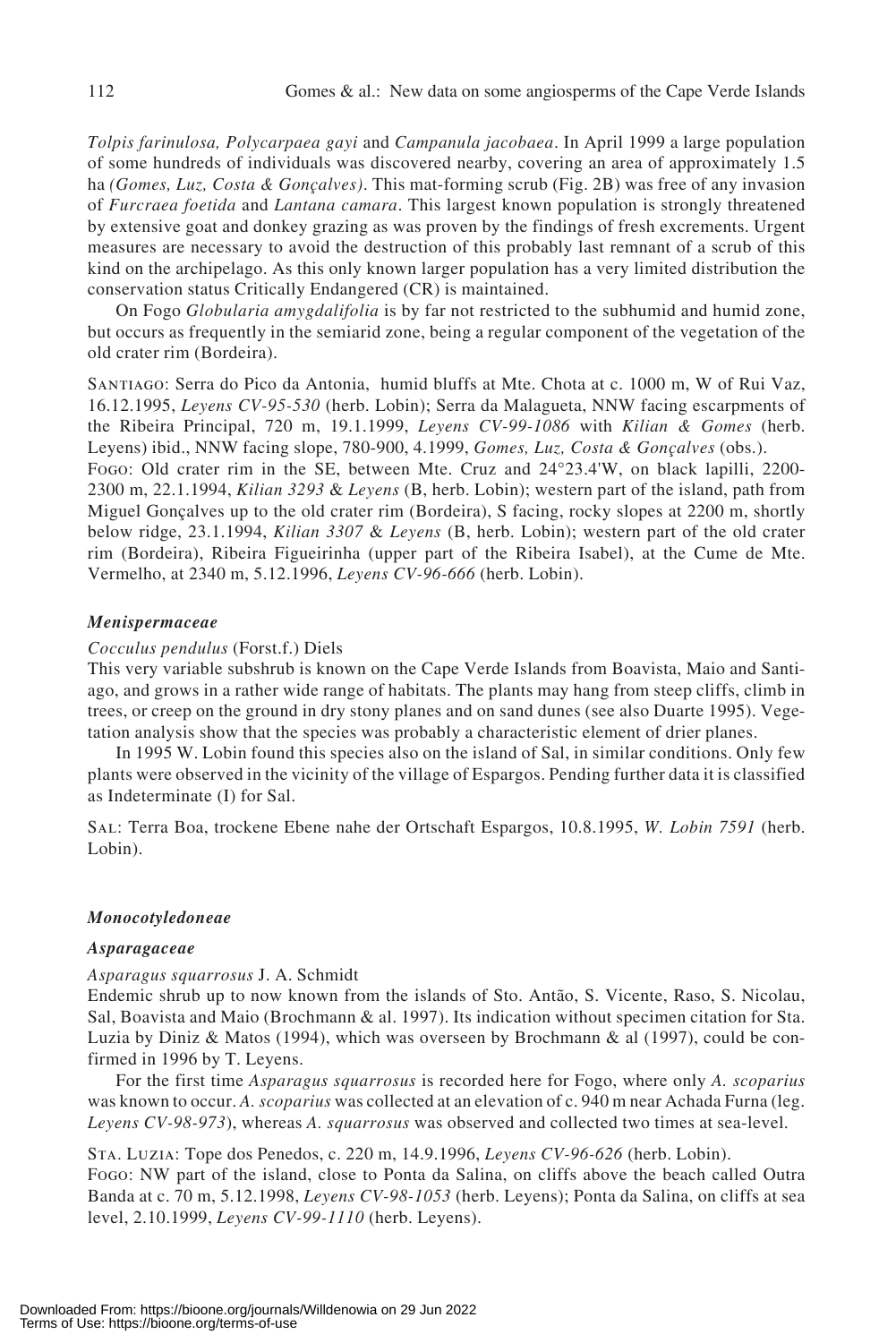## **Acknowledgements**

The authors wish to thank the Departamento de Ciências do Ambiente of the Instituto Nacional de Investigação e Desenvolvimento Agrário (INIDA) for the logistic support granted and the Departamento de Geociências of the Instituto Superior de Educação (Praia) for the integration of the final years students into the working group. I. Gomes is very grateful to Luzia Mendes, final year's student in the natural sciences class at the Instituto Superior de Educação for excellent and indispensable collaboration during the conduction of the inventories at Lugar Velho on Santiago. Special thanks are due to Mr Ildo Ramos for his help during the field work on Boavista. T. Leyens is very grateful to the Tropical Ecology Support Program (TÖB) of the Gesellschaft für Technische Zusammenarbeit (GTZ) GmbH, whose grant has enabled her to study the flora and vegetation and its threats and conservational aspects since March 1997. It is gratefully acknowledged that this grant also facilitated the field studies for the thesis of B. da Luz. T. Leyens thanks Dr W. Lobin and Prof. W. Barthlott of the Friedrich Wilhelms University of Bonn for their support. Special thanks are due to Dr B. Zimmermann, H. Mahler and Liliana Ferreira of the Projecto Desenvolvimento Comunal Fogo e Brava – GTZ for logistic and professional support since 1997. Last but not least T. Leyens is deeply thankful to the inhabitants of the higher zones of Fogo, especially to Germano F. Centeio and Danilo Montrond for their continuous support, encouragement and friendship, without whose help many localities would probably still be unknown.

## **References**

- Borgen, L. 1987: *Lobularia (Cruciferae)*. A biosystematic study with special reference to the Macaronesian region. – Opera Bot. **91.**
- Brochmann, Ch., Rustan, Ø. H., Lobin, W. & Kilian, N. 1997: The endemic vascular plants of the Cape Verde Islands, W Africa. – Sommerfeltia **24.**
- Chevalier, A. 1935: Les îles du Cap Vert. Flore de l'archipel. Rev. Bot. Appl. Agric. Trop. **15:** 733-1090.
- Costa, J. 1999: Vegetação da bacia hidrográfica da Ribeira Principal e Serra da Malagueta, Santiago. – Praia, Cabo Verde.
- Da Luz, B. 1999: Vegetação do Regato de Pico Novo e zonas limítrofes, Fogo. Praia, Cabo Verde.
- Diniz, A. C. & Matos, G. C. de 1987: Carta de zonagem agro-ecológica e da vegetação de Cabo Verde II. Ilha do Fogo. – Garcia de Orta, Sér. Bot. **9:** 35-70, with col. map 1: 50.000.
- 1988: Carta de zonagem agro-ecológica e da vegetação de Cabo Verde IV. Ilha da Boavista. – Garcia de Orta, Sér. Bot. **10:** 49-72, with col. map 1: 50.000.
- 1994: Carta de zonagem agro-ecológica e da vegetação de Cabo Verde VII. Ilha de Santa Luzia. – Garcia de Orta, Sér. Bot. **12:** 69-100, with col. map 1: 50.000.
- Duarte, M. C. 1995: *Menispermaceae*. In: Paiva, J. (ed.), Flora de Cabo Verde. Plantas vasculares **4.** – Lisboa & Praia.
- & Gomes, I. (in prep.): Notas florísticas sobre a Ilha de Santiago.
- Gomes, I. 1997: Vegetação da bacia hidrográfica da Ribeira da Garça, Santo Antão. Tese mestrado. Inst. Sup. Agr. Lisboa/Inst. Nac. Inv. Des. Agr. Praia. – Praia, Cabo Verde.
- & Vera-Cruz, M. T. 1993: A situação da biodiversidade em Cabo Verd. Mindelo, Cabo Verde.
- , Gomes, S., Kilian, N., Leyens, T., Lobin, W. & Vera-Cruz, M. T. 1995a: Notes on the flora of the Cape Verde Islands, W Africa. – Willdenowia **25:** 177-196.
- $-,-,-,-, \&$   $-$  1995b: Plantas endémicas e árvores indígenas de Cabo Verde. Praia, Cabo Verde.
- $-,-,-,-, \&$   $-$  1996: Primeira Lista Vermelha para as Angiospérmicas de Cabo Verde. – [In: Leyens, T. & Lobin, W. (ed.), Primeira Lista Vermelha de Cabo Verde]. – Courier Forschungsinst. Senckenberg **193:** 43-62.